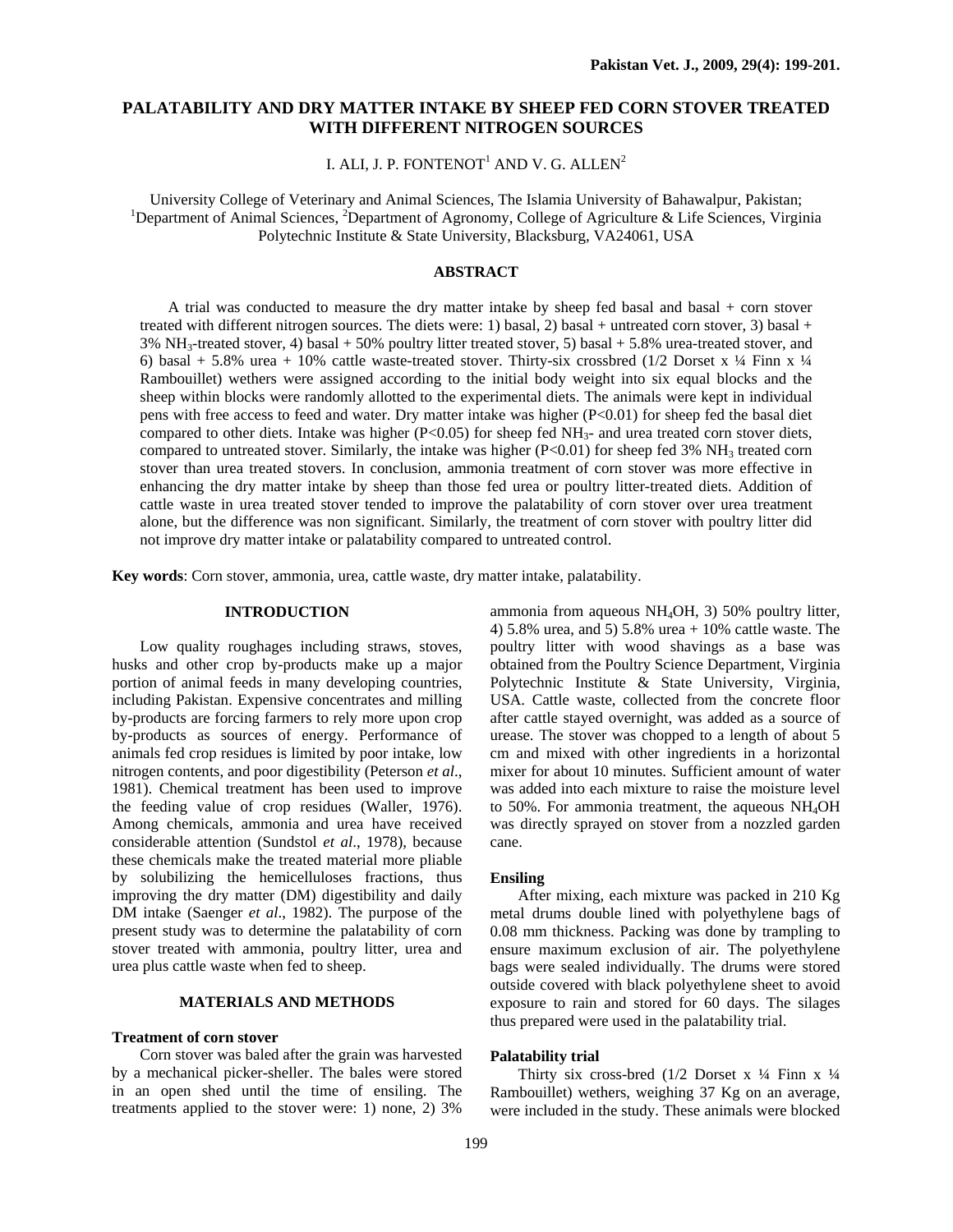diets fed to wethers were: 1) basal, 2) basal + untreated corn stover, 3) basal  $+3\%$  ammonia-treated stover, 4) basal + 50% poultry litter treated stover, 5) basal + 5.8% urea-treated stover, and 6) basal  $+$  5.8% urea  $+$ 10% cattle waste-treated stover. The basal diet was composed of 50% orchardgrass (*Dactylis glomerata*) hay, 34% ground corn, 10% soybean meal (SBM) and 6% sugarcane (*Saccharum officinarum* L.) molasses. The basal diet and silages were mixed in 1:1 ratio on DM basis at the time of each feeding, and supplemented with 20g dicalcium phosphate and 5g iodized salt.

The experimental animals were kept in individual pens (measuring 1.2 x 1.2 m) in an open shed. The pens were bedded with sawdust. Water was provided *ad libitum* and fresh feed was given to animals twice daily at 0700 h and 1900 h. The trial consisted of an adaptation period during which feed offered was increased until all animals refused some feed, followed by a 10-day preliminary period and a 7-day measurement period. During the measurement period, refusals were collected daily, weighed and dried at  $60^{\circ}$ C in a forced draft oven.

The sheep were weighed before and at the end of the palatability trail. The average of initial and final weights were used to determine the metabolic size (W. 75) on which DM intake was calculated. Samples from individual diets from each animal were taken at each feeding, put into double thickness polyethylene bags and frozen. At the end of the trial, the samples were composited and subsampled. The DM of feed and refusal samples was determined by drying at  $60^{\circ}$ C in a forced draft oven.

#### **Statistical analysis**

The data were subjected to analysis of variance by the General Linears Model procedure of SAS (1982). The model included the effects of treatment and replicates. Contrast used to test least squares mean were: 1) basal vs. basal +silage, 2) untreated corn stover silage vs. ammonia, urea and urea + cattle waste-treated stover silage, 3) ammonia treated stover vs. urea and urea + cattle waste-treated stover silage, 4) urea-treated stover silage vs. urea + cattle waste-treated stover silage, and 5) untreated stover silage vs. poultry littertreated stover silage.

# **RESULTS**

Daily DM intake was higher (P<0.01) for sheep fed the basal diet compared to sheep fed corn stover diets, when expressed as g/d or g/unit of metabolic size (Table I). Daily DM intake was improved  $(P<0.05)$  by ammonia, urea and urea + cattle waste treatments of corn stover compared to untreated corn stover. The

enhancement averaged 15%. The ammonia-treated stover diet was consumed in larger  $(P<0.01)$  amounts than the urea-treated diets. A higher trend of DM intake, when expressed as g/d or g/unit metabolic size, was observed in sheep fed urea + cattle waste-treated diet than those fed urea-treated diet, but the difference was non significant. Adding poultry litter to corn stover tended to increase the DM intake compared to sheep fed untreated stover, but the difference was non significant.

#### **DISCUSSION**

The present study was planned to determine the palatability and dry matter intake of corn stover treated with ammonia, poultry litter, urea and urea plus cattle waste when fed to sheep. For this purpose, 36 crossbred (1/2 Dorset x ¼ Finn x ¼ Rambouillet) wethers were divided into six equal groups and were assigned to the six experimental diets. The diets were: 1) basal, 2)  $basal + untreated$  corn stover, 3) basal + 3% ammoniatreated stover, 4) basal  $+ 50\%$  poultry litter treated stover, 5) basal  $+ 5.8\%$  urea-treated stover, and 6) basal + 5.8% urea + 10% cattle waste-treated stover.

The results showed that sheep fed basal diet had the highest dry matter intake, while those fed control diet having 50% basal diet and 50% untreated stover had the lowest dry matter intake. Animals fed diet having 50% basal diet and 50% stover treated with 3% ammonia showed significantly higher dry matter intake compared to animals fed untreated control diet. These results are supported by the findings of Peterson *et al*. (1981), who recorded an increase  $(P<0.05)$  in dry matter intake by lambs fed on 2 to 4% ammonia-treated corn stalks compared to those fed untreated corn stalks (398 versus 997 g/day). Garret *et al*. (1979) also reported higher (P<0.05) dry matter intake when ammoniated corn stover was fed to sheep. Similarly, in cattle, higher daily DM intake was observed for ammonia treated stover compared to control (Saenger *et al*., 1982). However, Ward and Ward (1987) could not find any significant differences in dry matter intake in beef cows fed ammoniated warm season grass hay compared to untreated hay. Tauqir *et al*. (2009) recorded lower dry matter intake in buffaloes fed Jambo grass silage compared to control group fed conventional fodder i.e. Jambo grass.

Animals fed with basal diet mixed with stover treated with 5.8% urea or 5.8% urea + 10% cattle wastage also showed improved dry matter intake compared to untreated control group. However, inclusion of 10% cattle wastage with urea had no beneficial effects on the dry matter intake. Improvement of dry matter intake by urea treatment has also been reported by Doulberg *et al*. (1981) for wheat straw in sheep.